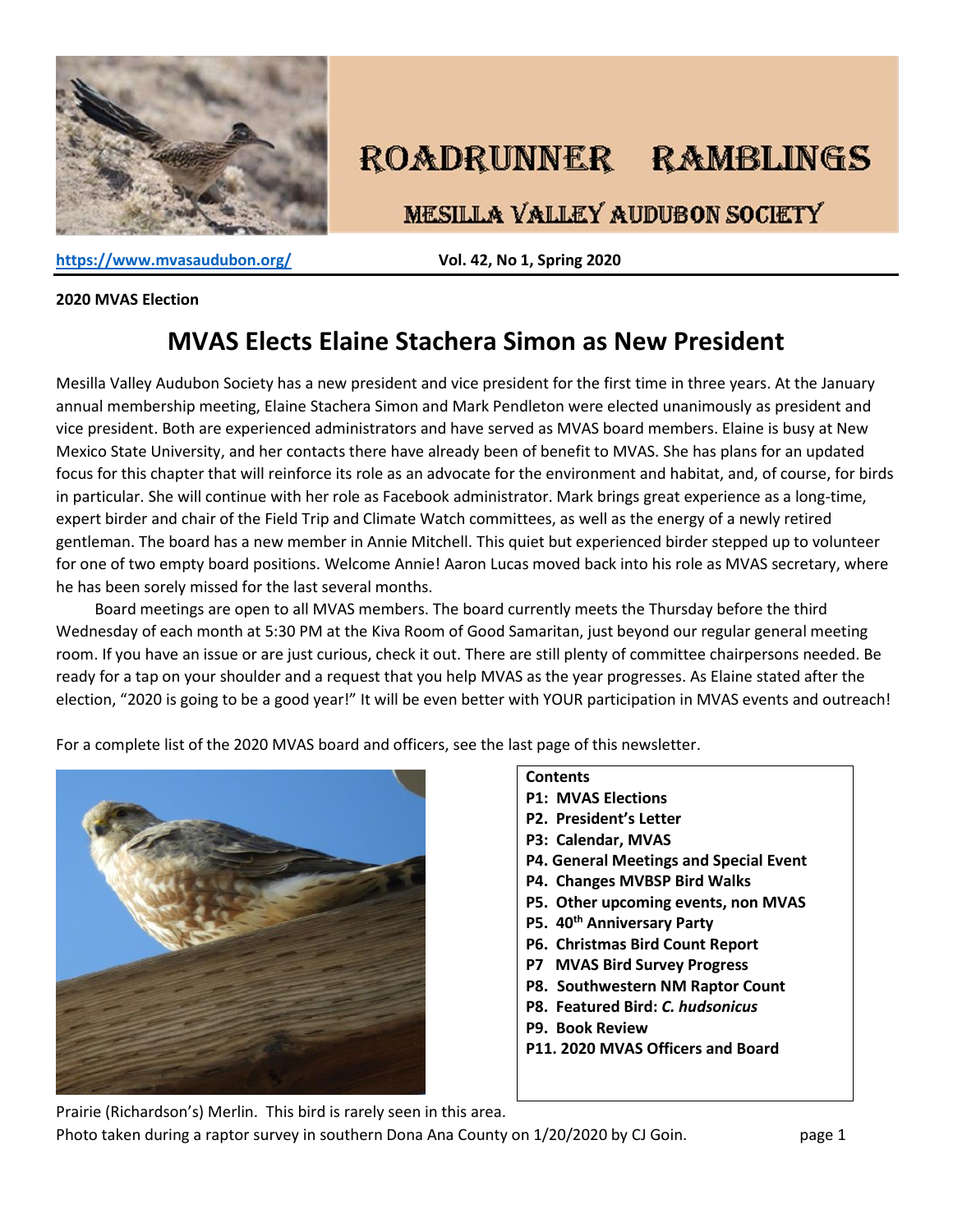### **Letter from our new MVAS President:**

*Dear MVAS members,*

*I hope you are looking forward to the events of 2020 as much as I am! So many good things are happening:*

*· For the first time in quite a while, MVAS has a full complement of officers and a new board member.*

*· MVAS has become active in Audubon Council, the recently re-established group of representatives from all New Mexico chapters that works with state Audubon.*

*· MVAS received a grant from the Audubon Western Waters initiative for a bird survey project along the Rio Grande where the City is doing habitat restoration (You can help! More on that elsewhere in the newsletter).*

- *· A fourth bird walk is being added to the monthly line-up.*
- *· We now have summer socials (Birds & Bevvies) so that members can stay connected during the quiet months.*

*There's much more to come! By the time you read this, the MVAS board will have met to begin strategizing ways in which our chapter can contribute to the Audubon mission of conservation, advocacy, and education relevant to us at the local and regional levels. We hope that you (yes, you!) will join us as we use our individual and collective voices to make the world a better place for birds.*

*We also hope that you will join the flock at our monthly meetings and presentations and for bird walks. Sometimes the presentations are on serious matters (e.g., the "reinterpretation" of the Migratory Bird Treaty Act), sometimes they are identification classes, and sometimes they are about birding-adjacent issues. Regardless of the topic, come on out, make new friends, and bond over birds!*

*Until the next newsletter, be well, and good birding!*

*Elaine Stachera Simon President, MVAS*



Green-winged Teal, taken at MVAS Bird Survey site on Rio Grande. Susan Keller Photographer.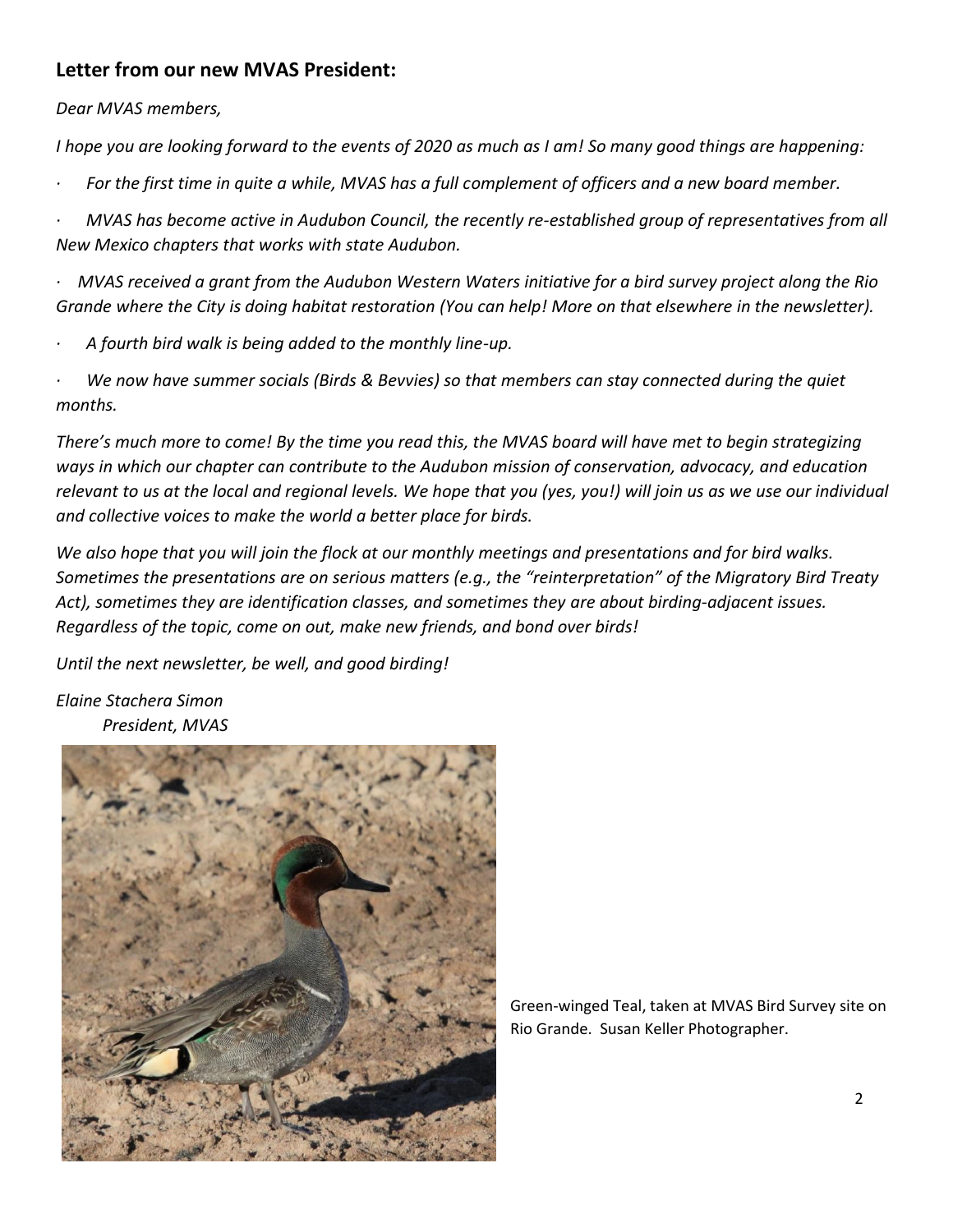### **MVAS Calendar for February, March, & April 2020**

### **February 2020**

**Wednesday, February 5:** Bird walk—Mesilla Valley Bosque State Park. Mark Pendleton will be your guide. Meet at visitors center at 8:00 AM. State Parks usage fee (\$5 per vehicle) or annual pass.

**Saturday, February 8:** Bird walk—Mesilla Valley Bosque State Park. Tom Johnson will be your guide. Meet at visitors center at 8:00 AM. State Parks usage fee (\$5 per vehicle) or annual pass.

**Saturday, February 15**: Monthly MVAS Field Trip. Sagecrest Park—7:30 AM. To participate in Great Backyard Bid Count. Field Trip leader: Mark Pendleton [\(mpndltn@gmail.com\)](mailto:mpndltn@gmail.com). Contact him if you are interested in participating.

**Wednesday, February 19:** Bird walk—Tellbrook Park on Winchester Road. Wayne Treers will be your guide for a Beginners Bird Walk. Meet at entrance to park at 7:45 AM.

**Wednesday, February 19:** Monthly meeting—6:30 PM meet 'n greet, 7 PM presentation in the Creative Arts Room at Good Samaritan Village. Wildlife biologist Trish Cutler will present "The Migratory Bird Treaty Act and incidental take: What it is and what you can do."

**Saturday, February 29:** Bird walk—Leasburg Dam State Park. C.J. Goin will be your guide. Meet at visitors center at 8:00 AM. State Parks usage fee (\$5 per vehicle) or annual pass.

#### **March 2020**

**Wednesday, March 4, 2020:** Bird walk—Mesilla Valley Bosque State Park. Mark Pendleton will be your guide. Meet at visitors center at 8:00 AM. State Parks usage fee (\$5 per vehicle) or annual pass.

**Saturday, March 14, 2020:** Bird walk—Mesilla Valley Bosque State Park. Tom Johnson will be your guide. Meet at visitors center at 8:00 AM. State Parks usage fee (\$5 per vehicle) or annual pass.

**Wednesday, March 18:** Bird walk—Tellbrook Park on Winchester Road. Wayne Treers will be your guide for a Beginners Bird Walk. Meet at entrance to park at 7:45 AM.

**Wednesday, March 18:** Monthly meeting—6:30 PM meet 'n greet, 7 PM presentation in the Creative Arts Room of Good Samaritan Village. C.J. Goin presents a warbler identification class.

**Saturday, March 28:** Bird walk—Leasburg Dam State Park. C.J. Goin will be your guide. Meet at visitors center at 8:00 AM. State Parks usage fee (\$5 per vehicle) or annual pass.

#### **April 2020**

**Wednesday, April 1, 2020:** Bird walk—Mesilla Valley Bosque State Park. Mark Pendleton will be your guide. Meet at visitors center at 8:00 AM. State Parks usage fee (\$5 per vehicle) or annual pass.

**Saturday, April 11:** Bird walk—Mesilla Valley Bosque State Park. Tom Johnson will be your guide. Meet at visitors center at 8:00 AM. State Parks usage fee (\$5 per vehicle) or annual pass.

**Wednesday, April 15:** Bird walk—Tellbrook Park on Winchester Road. Wayne Treers will be your guide for a Beginners Bird Walk. Meet at entrance to park at 7:45 AM.

**Wednesday, April 15:** Monthly Meeting—6:30 PM meet 'n greet, 7 PM presentation in the Creative Arts Room of Good Samaritan Village. Annual education and scholarship meeting. Update from Dr. Wiebke Boeing on Girls on Outdoor Adventures Learning Science (GALS), winner of last year's awards, and meet 2020 winner of Bischoff scholarship.

**Saturday, April 25:** Bird walk—Leasburg Dam State Park. C.J. Goin will be your guide. Meet at visitors center at 8:00 AM. State Parks usage fee (\$5 per vehicle) or annual pass.

**Friday-Sunday, April 24-26: Special event! Join us in Silver City for a meeting of the Arizona and New Mexico Audubon chapters**. See below for more information.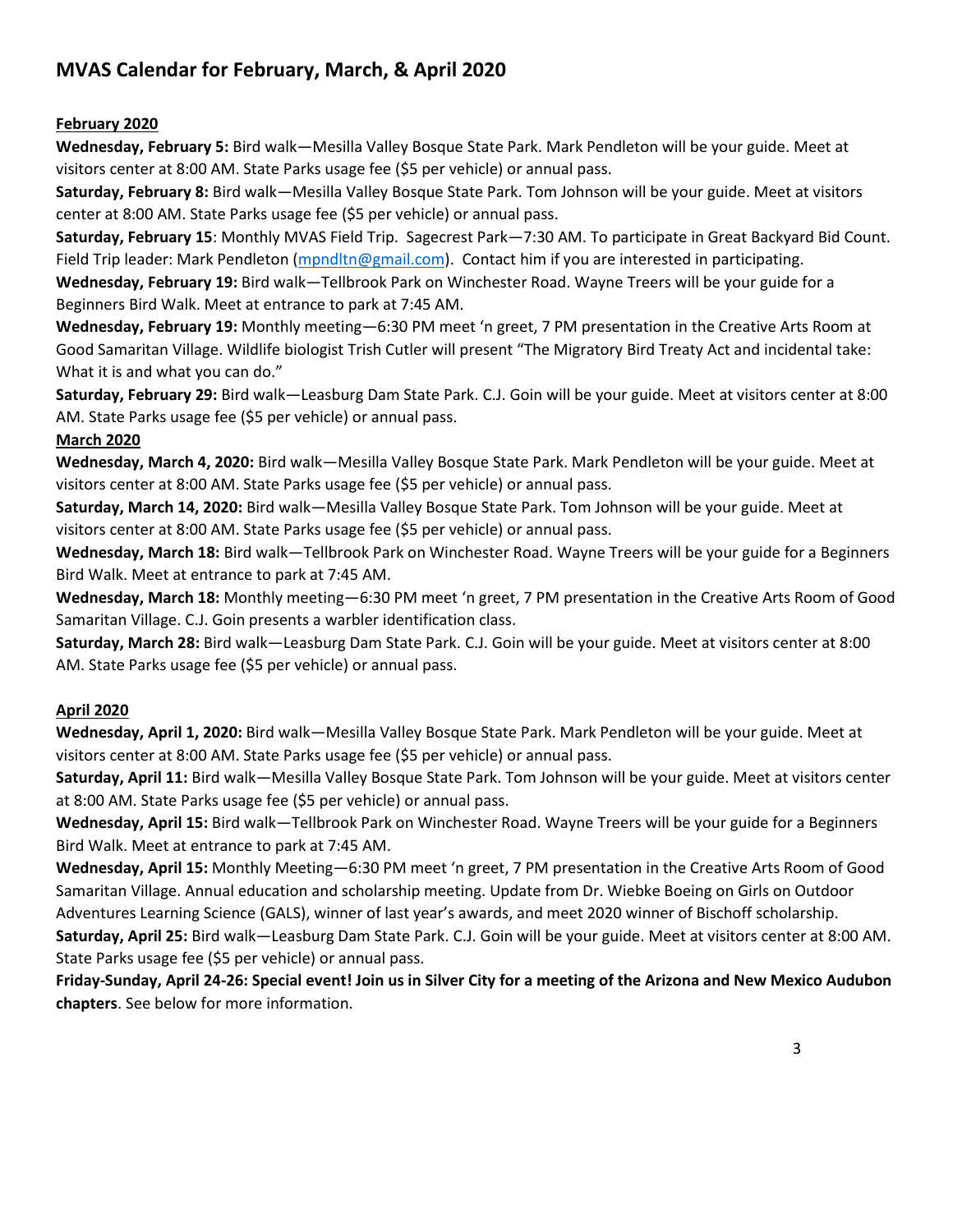# **Spring General Meetings and Special Events**

At the **February general meeting (Wednesday, 2/19/2020**) Trish Cutler, wildlife biologist at White Sands Missile Range will talk about the "reinterpretation" of the Migratory Bird Treaty Act and practical things you can do to help birds. At the **March general meeting (Wednesday, 3/18/2020)**, the talk will be a bird identification class by C.J. Goin featuring warblers, which will be sure to be returning by that time. At **April's general meeting (4/15/2020)** we will have Dr. Wiebke Boeing and one of her grad students from NMSU talk to us about the GALS trip and project that we helped fund last year, and we'll introduce the 2020 Bischoff scholarship winner.

All general meetings are on the third Wednesday of the month in the Creative Arts Room of Good Samaritan Village. We begin at 6:30 PM with a meet & greet, followed at 7 PM by business and a presentation.

We hope to have Wyatt Egelhoff swing by during a brief visit he'll be making to Las Cruces to tell us about his recent trip to Russia and his birding experiences there. Stay tuned! We're hoping for April, probably outside of the general monthly meeting time.

**Special event: April 24–26 (Friday–Sunday), Silver City, joint meeting of Arizona and New Mexico Audubon chapters**. Details to follow as they become available…. right now, Friday evening, 6 PM, the NM Audubon Council will meet (Sid Webb and Elaine Stachera Simon represent MVAS). Saturday will include bird walks and lectures on all things birding, natural history, and climate change, and on Sunday there will be another bird walk and a possible lecture to follow. All events (including the Council meeting) are open to Audubon chapter members in New Mexico and Arizona. Becoming acquainted with our neighbors in Arizona is one big goal. If interested, save date on your calendar.

# **NEW: Changes to Bird Walks at Mesilla Valley Bosque State Park**

Starting in January, birders at the Mesilla Valley Bosque State Park's **Second Saturday of the Month Bird walk** were greeted by a new guide, **Tom Johnson**. Tom is a fantastic birder and bird photographer (!), and, having attended his January walk, I can attest he is a thoughtful, caring guide for those who join him for this monthly, Saturday event.

Starting in February, beginning birders will have a new **First Wednesday of the Month Bird Walk** to enjoy at the park. It will be led by MVAS Vice President **Mark Pendleton**. Mark is well known to MVAS birders as a seasoned and expert birder with a true knack for sighting and identifying birds no one else finds. He is an expert!

Anyone who wants to participate in either event should meet at 8:00 AM at the Visitor Center of Mesilla Valley Bosque State Park.

This makes four monthly bird walks that MVAS sponsors. They are as follows:

- 1) Mesilla Valley Bosque State Park at 8:00 AM the first Wednesday led by Mark Pendleton;
- 2) Mesilla Valley Bosque State Park at 8:00 AM the second Saturday led by Tom Johnson;
- 3) Tellbrook Park at 7:45 AM on the third Wednesday led by Wayne Treers;
- 4) Leasburg Dam State Park at 8:00 AM on the last Saturday of the month led by C.J. Goin.

Mesilla Valley Bosque State Park is located at 5000 Calle del Norte Las Cruces NM. Tellbrook Park is about 6 miles due East of this at 4290 E. Winchester Rd, Las Cruces. Leasburg Dam State Park is approximately 15 miles North of Las Cruces in Radium Springs NM (exit 19 off I-25 or Valley Road to Fort Selden Road).

All of these are in addition to the regular monthly (generally on the third Saturday) MVAS fieldtrip. So, birders have five MVAS birding events on offer every month. And while we encourage anyone who is interested to join the chapter, memberships not a requirement to come out and enjoy birding with us. 4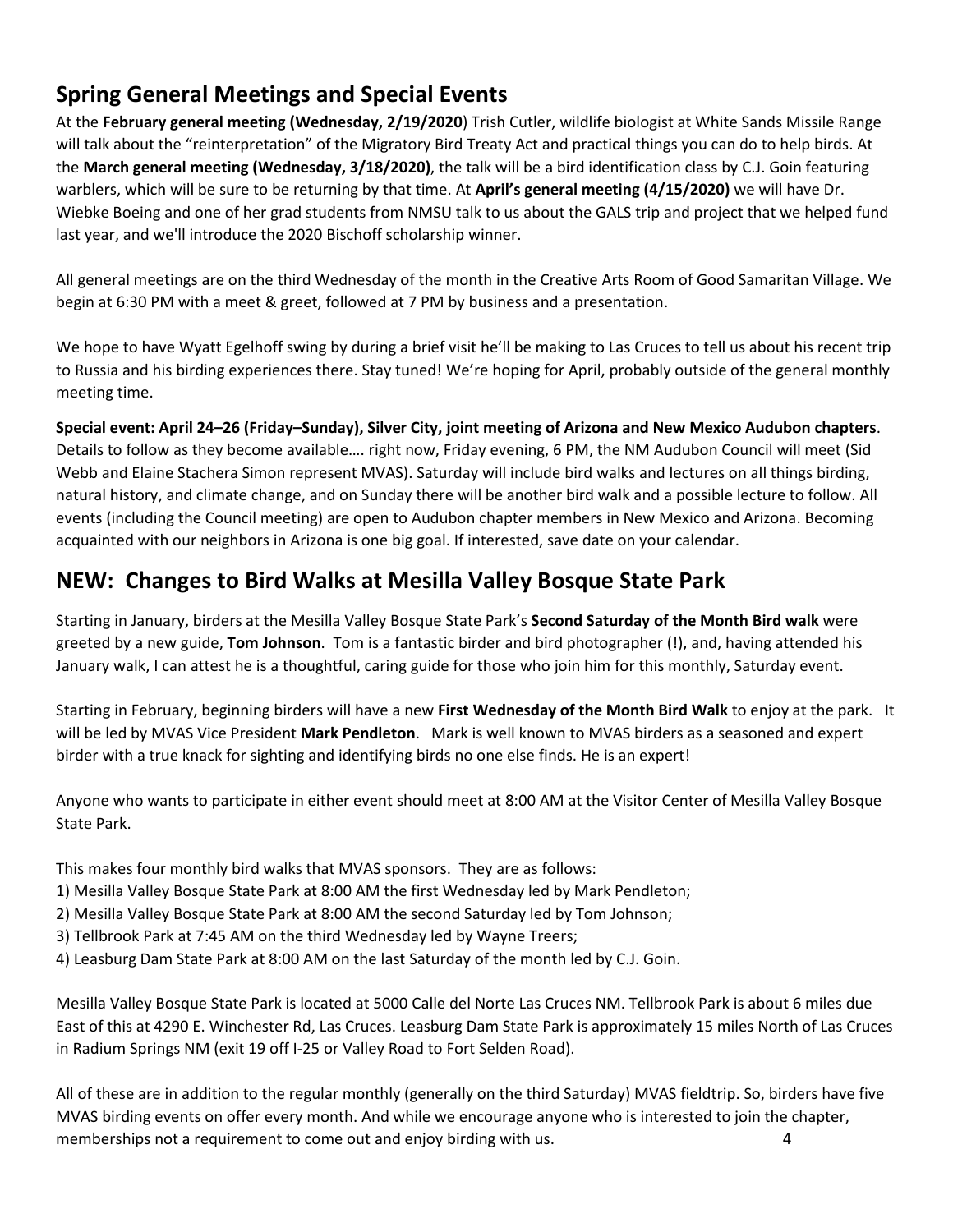### **Other Upcoming Birding Events: Non-MVAS**

**Operation Feeder Watch, November–April<https://feederwatch.org/>**: There is still time to join this winter event,

sponsored by Cornell Ornithology Laboratory and Wild Birds Unlimited. Its goal is to track changing bird populations at backyard feeders and to help individual participants to have a better understanding of their hobby. New participants receive a Research Kit with complete instructions for participating, as well as a bird identification poster, calendar, and more. To join the project requires a fee.

**Great Backyard Bird Count Feb 14-1[7 https://gbbc.birdcount.org/](https://gbbc.birdcount.org/) :** This event, sponsored by Cornell Ornithology laboratory, invites any individual to submit 15 minute observing lists on any of the observing days. You don't even have to be in your backyard! The purpose is to obtain as much data for that point in time from all around the world. More than 160,000 people of all ages and walks of life worldwide join the four-day count each February to create an annual snapshot of the distribution and abundance of birds. You must sign up in advance. No fee.

**April 22, 2020 will mark 50 years of Earth Day**. In Las Cruces this special year, events will be spread out during the entire month, with a downtown performance currently being scheduled for Friday, April 17. Various community not for profit organizations are asked to participate with events during the month being dedicated to earth day. MVAS may schedule a bird walk or other activity in associated with the sponsors at the Las Cruces Natural History Museum. MVAS members can participate in this activity, which has yet to have a final schedule developed.



# **40th Anniversary Celebration**

Diane Moore and her team put together a fantastic 40<sup>th</sup> anniversary celebration for Mesilla Valley Audubon Society in November 2019. While much of the meeting was spent with old timers reliving some great birding expeditions, local business was addressed by then-acting MVAS president Elaine Stachera Simon. NM Audubon Executive Director Jon Hayes and National Audubon Network Action Manager Desiree Loggins joined us all the way from Santa Fe to share with us the ways that up north they are working to address climate change and how to mitigate its impact here in New



Upper photo: Desiree Loggins and Jon Hays visited from Audubon Santa Fe to help celebrate with us, with John cutting the 40<sup>th</sup> Anniversary cake, which was delicious.

Left photo: Party goers waving to photographer Elaine Stachera Simon.

Mexico. After business was finished, we had a delicious repast that everyone enjoyed.

Jay Wilbur chose his best personal photos of birds from his website, which added to the happy, relaxed atmosphere of this historic event. Thank you everybody.

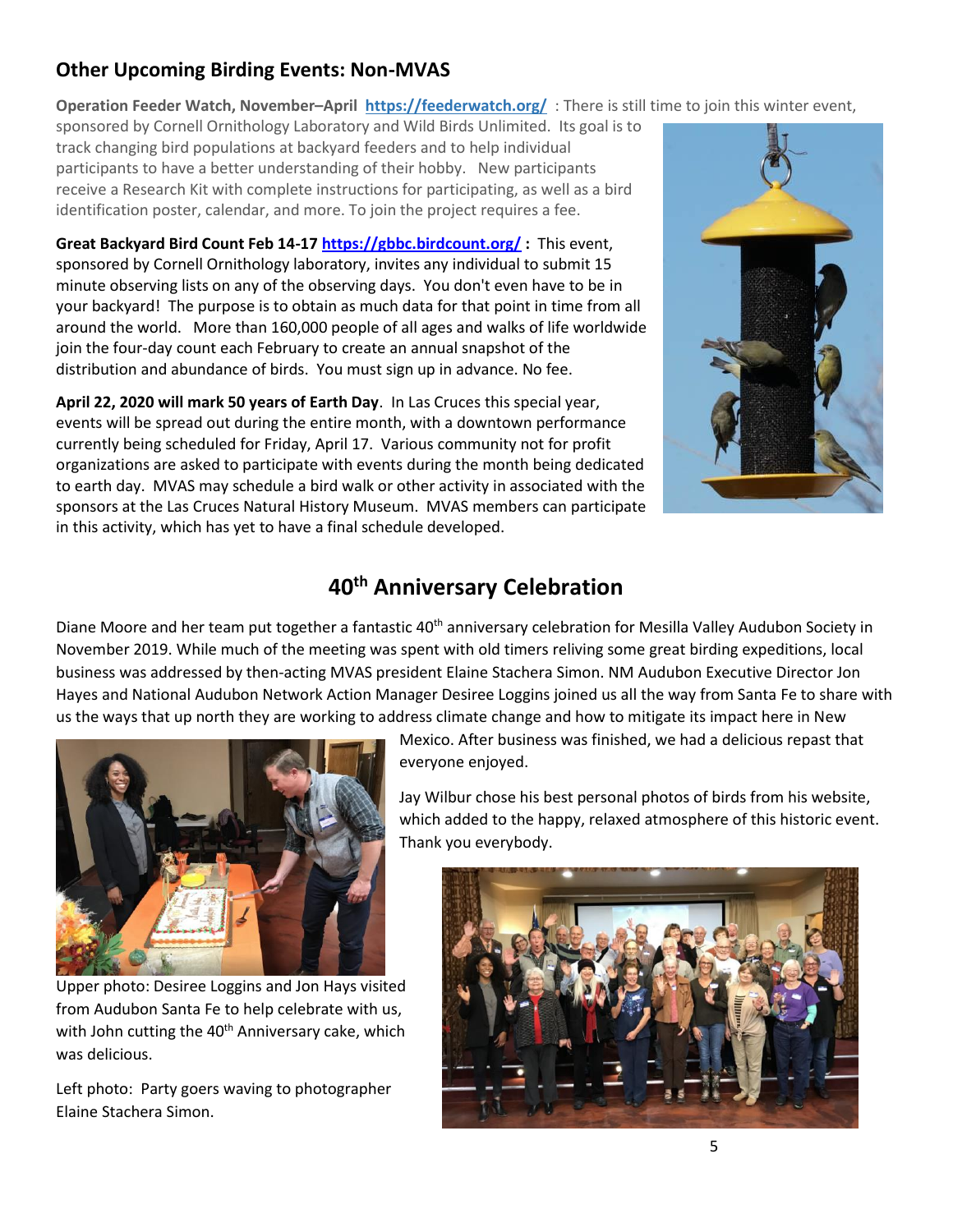### **Mesilla Valley Audubon Society's (MVAS) 45th annual Las Cruces Christmas Bird Count (CBC)**

Mesilla Valley Audubon Society's (MVAS) 45th annual Las Cruces Christmas Bird Count (CBC) was held on Saturday, Dec. 21, 2019. The weather could not have been more perfect for birding from sunrise to sunset! Here is a summary of the results of the CBC:

**Observers: 53** (last yr. 51) **Total Bird Count: 30,652** (last yr. 27,261 - 10-yr. avg. is 32,453) **No. of Feeder Watchers: 6** (last yr. 5) **Other Modes of Birding** (other than driving & walking)**: by bicycle (2 people), by golf cart (2 teams) Unusual/Rare Birds: 5** (last yr. 5) - Carolina Wren, Yellow-bellied Sapsucker, Blue-gray Gnatcatcher, Ruby-throated Hummingbird, Turkey Vulture **Count Week Birds** (not seen on count day)**: 6** (last yr. 4) Ruby-throated Hummingbird, Turkey Vulture, Harris's Hawk, Rufous-crowned Sparrow, Belted Kingfisher, Fox Sparrow **Total Species Count** (includes sp., subsp.)**: 113** (last yr. 115) **White-winged Dove Count: 6,320** (last yr. 7,516) **American Crow Count: 11,505** (last yr. 4,823) **Total Sparrow Count** (excludes towhees, dark-eyed juncos, & house sparrows)**: 578** (last yr. 1,079) **High Counts: 6** (last yr. 7) Gadwall, A. Wigeon, Lesser Scaup, Bufflehead, A. Crow, Curve-billed Thrasher **Low Counts: 31** (last yr. 17) including Great Blue Heron, Inca Dove, N. Flicker, Cedar Waxwing, W. Meadowlark, Pine Siskin, and most of our wintering sparrows (especially White-crowned and Black-throated) **Notable Absences:** Common Merganser, Sandhill Crane, Burrowing Owl, Canyon Wren, Eastern & Western Bluebirds, Brown-headed Cowbird, and Black-chinned, Sagebrush, Swamp, and White-throated Sparrows

There were 4 different hummingbirds seen during our CBC and count week: Rufous, Anna's, Ruby-throated, and an unidentified hummingbird sp.

Our sparrow count was bleak. There were 5 low counts with Black-throated tying a record low and White-crowned setting a new record low. This is the 2nd year that we have had a 50% decline in the number of sparrows in our CBC circle (2017 - 2,157; 2018 - 1,079; 2019 - 578). However, this year's sparrow count set a new record low. The last record low was in 1976 - 822! At that time, the region was experiencing the last major long-term drought. Where are all of our sparrows? There seems to be a few theories floating around; however, the most plausible one is that the change in timing of our monsoon with rain later in the fall has caused seed production to decline. Therefore, less seed for foraging means birds migrate to other places to winter.

Surprisingly, of the 6 high counts, 4 were record highs - the 4 ducks mentioned above.

I would like to thank everyone for their hard work birding in this year's Las Cruces CBC. I hope to see everyone in December 2020. That's it!!

Wayne Treers coordinator and compiler for Las Cruces CBC Mesilla Valley Audubon Society 1/7/2020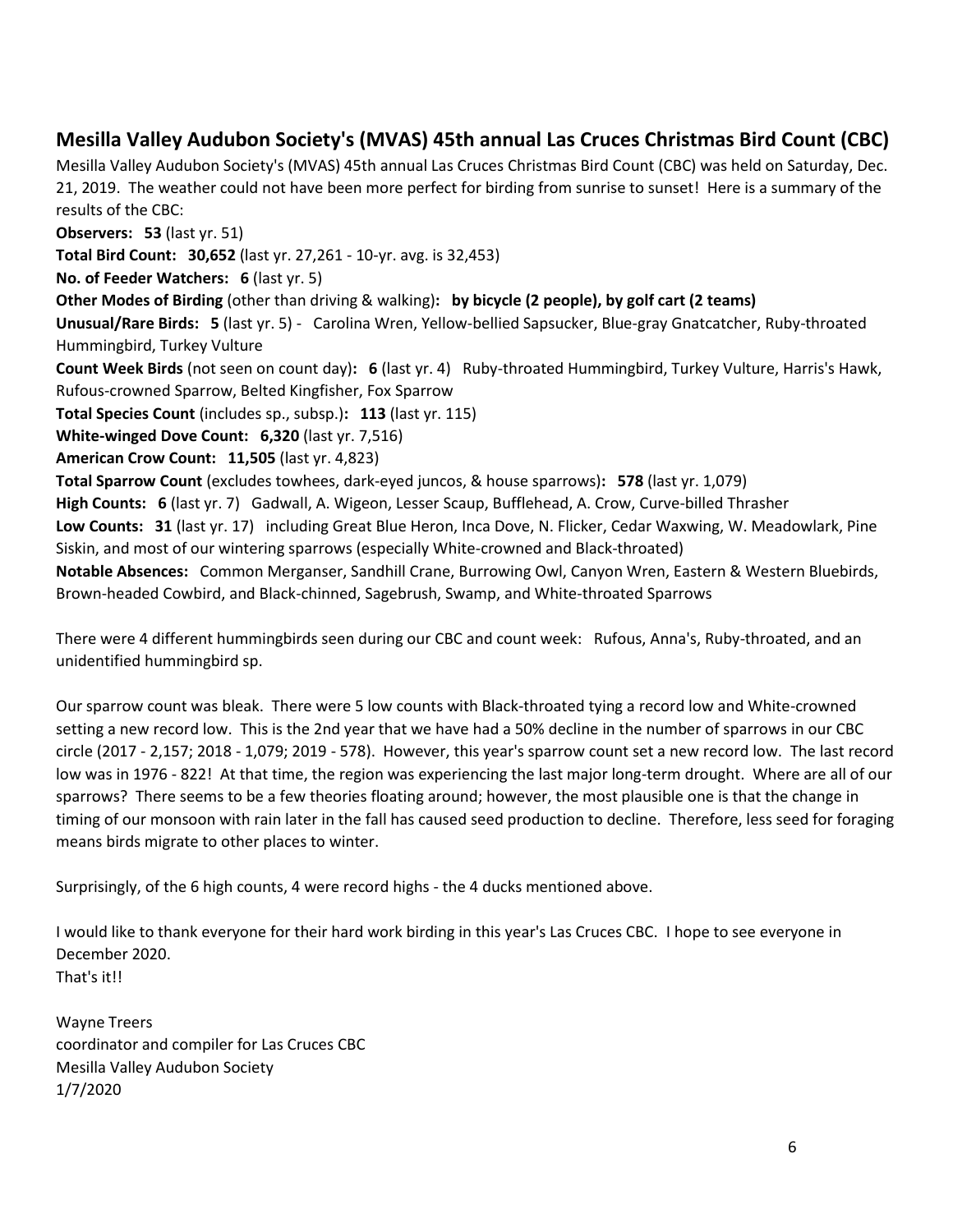# **MVAS Bird Survey and Conservation Project**

The MVAS Bird Survey is off to a great start. The process of charting the changing abundance of birds on the Rio Grande before and after government construction of an improved riparian habitat has met with widespread support. Our group list includes 22 enthusiasts, including several leaders of educational organizations that would like their members to experience this effort and learn about citizen science.

The first good news came when our Audubon Western Rivers Bird Grant was accepted, with the promise of \$3000 over the next year to help with outreach and other efforts to make our survey robust and significant.

Secondly, we had New Mexico Audubon ornithologist Amy Erickson come from Santa Fe to talk on Friday, January 17 about the particulars of bird surveys and how to optimize them. Amy's Power Point Lecture was perfect for the group. On Saturday, a cold but beautiful day in southern New Mexico, Amy and the group conducted a bird walk that led to some positive revisions in the observing protocol previously developed (the revised protocol is now on-line at mvasaudubon.org/conservation). She demonstrated how to use your mobile phone with the eBird app to collect data during the bird walk. A fantastic shortcut. Too easy! Just remember, only one person in the group should collect data. It can be shared with all others on the survey trip. This avoids duplication.

Finally, we have been able to attract some community leaders interested in educational activities to join us.





We anticipate that we will work together with groups of students in the classroom or in the field, with bird walks led by an MVAS member accompanied by the students' sponsors. These introductory walks would describe the nature of the government project to improve the habitat along the Rio Grande, the importance of water in our environment and how its access has changed in the last 100 years, and the various birds and their habitat that can be found in the survey area. Those individuals who find this especially interesting and fun will be invited back for future bird walks and probably more birds than initially seen.

The U.S. International Boundary Water Commission will soon release its final plan for creating the riparian environment designed to attract avian visitors and will probably announce a work schedule that will begin sometime after the flow from Elephant Butte Dam is terminated this summer. It will be up to us to continue our survey to document all the birds we find this year, to have that data available for years to come, and to allow others to repeat the study and document any changes.

Anybody who is interested in participating in this survey is welcome to join us. The protocol on the website is open to all

[\(https://www.mvasaudubon.org/mvas-bird-monitoring](https://www.mvasaudubon.org/mvas-bird-monitoring-project)[project\)](https://www.mvasaudubon.org/mvas-bird-monitoring-project). Most bird walks will be conducted by individuals or small groups. Enquire at any MVAS event (other bird walks, meetings, field trips) or email Sid Webb a[t sidwebb@gmail.com](mailto:sidwebb@gmail.com) if you would like to join an adventure in community science.

Photos by Susan Keller, from MVAS Survey Site: Killdeer (left) and Lincoln Sparrow (above). Identification of the sparrow was hotly debated **7**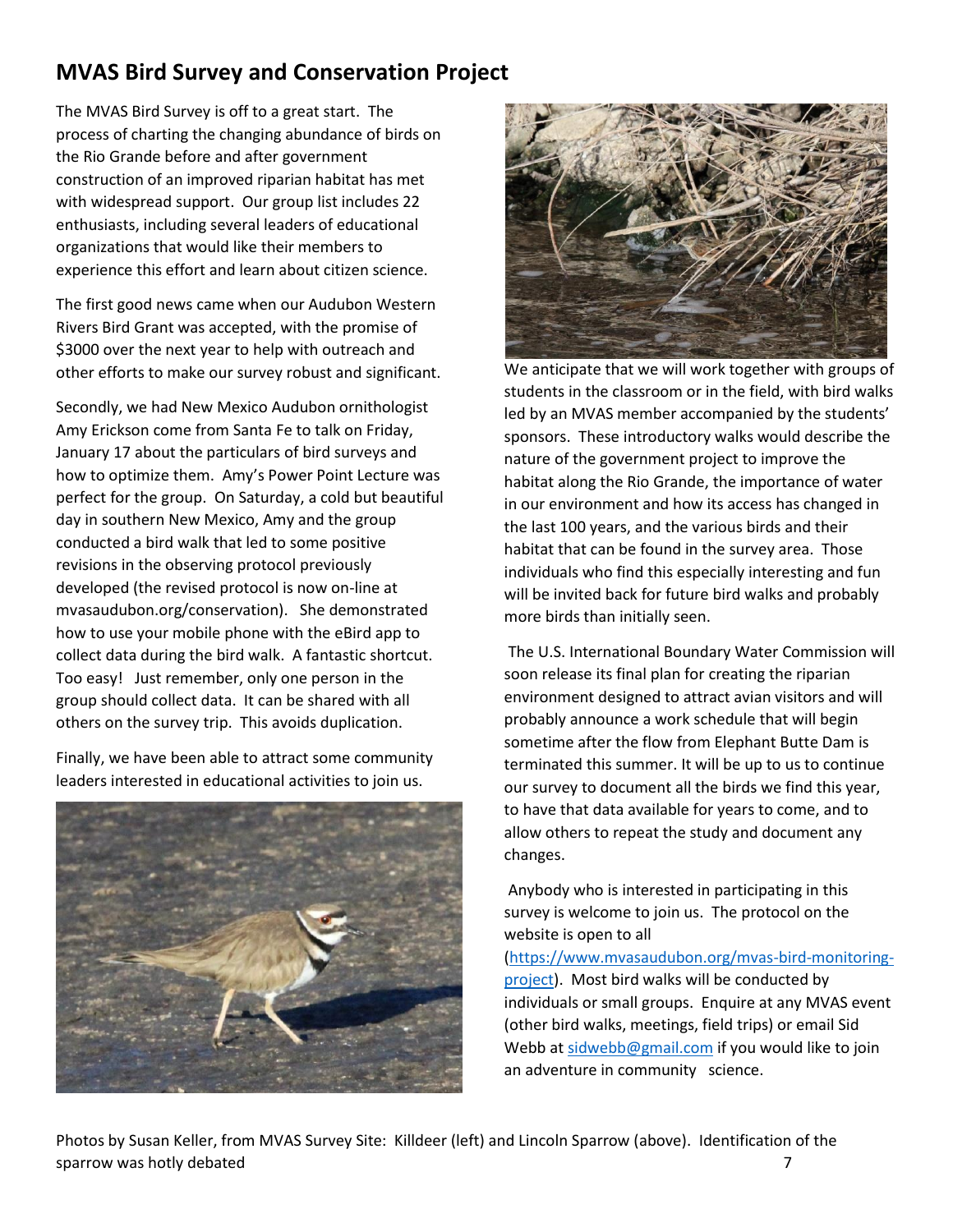### **Southwestern NM Raptor Count Mark Pendleton**

 For about 25 years, our sister chapter, the Southwestern New Mexico Audubon Society (SWNMAS) based in Silver City has conducted an annual Raptor Count. For four or five years, a group of MVAS members has participated as well.

 Participants drive the roads of Southern NM counting hawks, eagles, vultures, owls, and falcons, plus roadrunners and shrlkes. Yes, I know that the last two are not your "traditional" raptors, but they do seize their prey, and a rough and ready definition for a raptor is a bird that seizes and carries away its prey.

 This year saw some changes in the both count itself and the MVAS count team. This year, SWNMAS began submitting the count results to the Hawk Migration Association of North America (HMANA). According to HMANA, mid-January is a better time to witness raptor migration than early December when the count was done in the past. So, it was moved from the first Saturday of December to the weekend of 18, 19, and 20 January.

 This year also saw the largest MVAS contingent in the count. We had two vehicles with four birders in each. Molly Molloy, Mark Pendleton, Sid Webb, and Marcia Wilson comprised Group A. Group B was C.J. Goin, Sue Keller, Annie Mitchell, and Evelyn Treiman. Between the two groups, we saw 9 species and112 individual birds.

The table below details these results in taxonomic order:

| <b>SPECIES</b>         | <b>GROUP A</b> | <b>GROUP B</b> | $A + B$ |
|------------------------|----------------|----------------|---------|
| Golden Eagle           |                |                |         |
| Northern Harrier       |                |                |         |
| Cooper's Hawk          |                | 2              | 3       |
| Ferruginous Hawk       |                | 3              | 4       |
| <b>Red-tailed Hawk</b> | 35             | 19             | 54      |
| American Kestrel       | 15             | 9              | 24      |
| Merlin                 | 1              | $1*$           | 2       |
| <b>Prairie Falcon</b>  | 1              |                |         |
| Loggerhead Shrike      | 12             |                | 19      |
|                        |                |                |         |

\*the pale "Prairie" subspecies

A hearty thanks to our sister chapter; the count coordinator, Linda Moore; and all the MVAS members who helped make this an outstanding day of "wiindshield birding"! Let's do it again next year.

### **Featured Bird** by Mark Pendleton © 2020

 Northern Harrier *Circus hudsonicus* When I started birding at about 11 or 12 years old, this owl-faced hawk was called a Marsh Hawk. Northern Harrier is probably a more accurate name because, while marshland is one of its habitats, it isn't the only one. Also, it typically courses low over open ground, teetering back and forth on long, slender wings, harrying its prey out into the open.

 In New Mexico, *C. hudsonicus* is, according to eBird, a winter resident, so now is a good time to get out and look for them. In the Las Cruces area, some likely places are Mesilla Valley Bosque State Park, Tellbrook Park on Winchester, Leasburg Dam State Park (Radium Springs), La Llorona Park where E. Picacho/US 70 crosses the Rio Grande, and the La Llorona trail that connects the Park to the parking lot on the E. Side of the Rio Grande just N. of the Calle del Norte bridge in Mesilla. But you don't have limit your search for Northern Harriers to these sites. Just about anywhere that there's open land is attractive to them. So, you can see these graceful hawks out in agricultural land, or along the Interstate, or really almost anywhere that isn't tree covered.



8 Female Northern Harrier in flight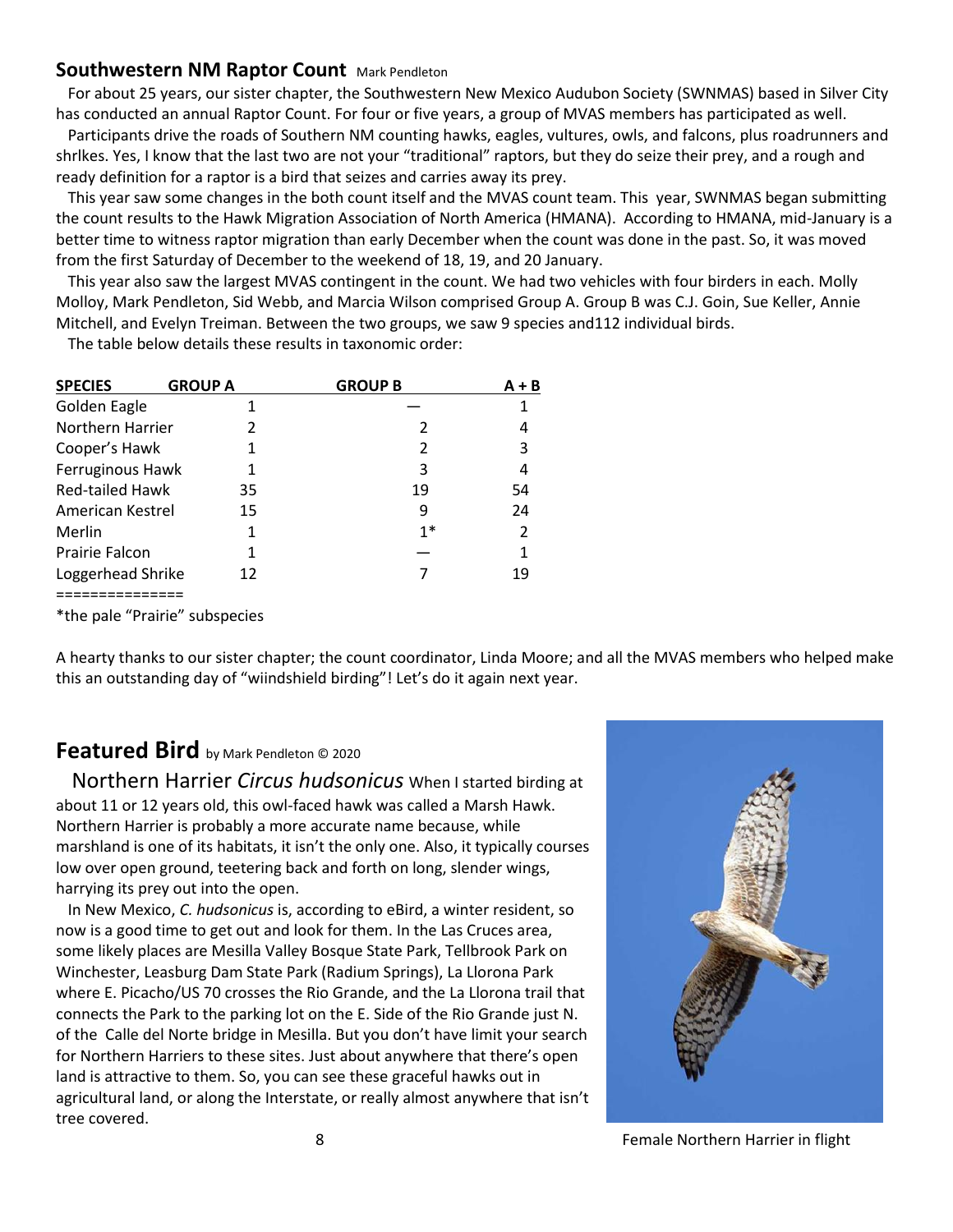Their diet is mostly small mammals and birds. As with most raptors that eat a wide variety of prey, a Northern Harrier's diet varies with locale and time of year. Rats, voles and other small are often staples, supplemented by other mammals up to the size of small rabbits. Insects (grasshoppers are a favorite) snakes, frogs, toads, and lizards, plus from songbirds, flickers, doves, small ducks, plus carrion in winter round out the menu. I once saw one eating a beaver carcass on the dry riverbed in January at Leasburg Dam State Park.

 Many ornithologists believe that, just like owls, Northern Harriers locate much of their food by sound. This makes sense, as they *do* have pushed in looking faces as do owls. And if the facial disks of owls help concentrate sound into their ears, the same should work for Northern Harriers.

 How can you tell that you're looking at a Northern Harrier? They range in size from 41-61 cm (16-24") with a wingspan of about 1.1 meters, or 3'6". Most of the time, they fly low and slow over open country with wings held in a shallow dihedral V reminiscent of a Turkey Vulture. They also teeter from side to side as do TUVUs; neither their V or teetering is as pronounced as the Vultures, though.

 Adult males, sometimes referred to as "grey ghosts" are grey (upper and under wings and head—although this can be shading into brown) with black wingtips. Their underparts vary from whitish to white with a differing amounts of orange barring/spotting.

 Adult females are brown with brown streaking/spotting on their undersides and have brown horizontal banding on their underwings.

 Juvenile birds of both sexes resemble adult females, except that they are solid rufous or cinnamon colored underneath. Also, the banding on their underwings is limited to the primaries.

 *All* adults and juveniles have barred tails and a conspicuous white rump patch. This patch is the bird's *sine qua non* feature. It's diagnostic. Whenever you see raptor you think might be a Northern Harrier, look for the white rump patch. If you see it, you're seeing *C. hudsonicus.* 

 Sometimes, they'll soar at heights similar to Cooper's or Red-tailed Hawks. The first time I saw one do so, I was puzzled for a few seconds. What was this strange bird? But then I saw the white rump patch and knew.

 If you're similar to most birders, you'll see considerably more adult females and juvenile birds of both sexes than adult males. Obviously, there *are* more adult females and juveniles than adult males. But the disparity in numbers is larger than this imbalance would lead you to suppose. I once heard an experienced birder advance a theory for this. The idea was that since adult females are larger and stronger than adult males, they claim the best hunting territories for themselves, leaving adult males to make do with less than ideal territories, many of them further away from humans. I don't know, but at least it sounds plausible.



Male Northern Harrier on the ground

Both photos for this article were kindly provided Jay Wilbur from his web site: Jaysplanet.info, which features beautiful bird photographs of his, from all over the country.

*© Copyright 2011-2019 by Jay H. Wilbur, All Rights Reserved.*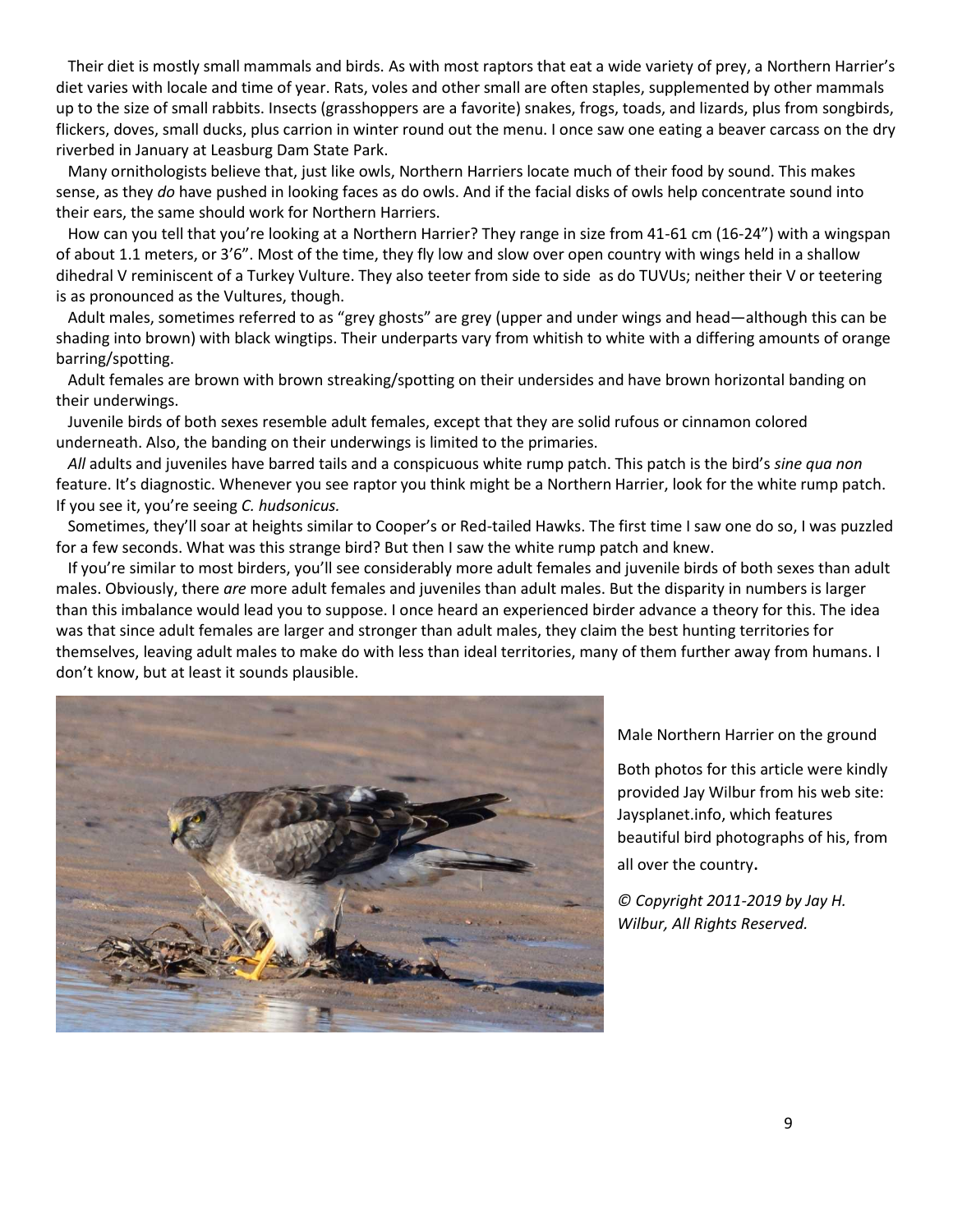### **BOOK REVIEW** ©2019 Mark Pendleton

Dunne, Pete. *Pete Dunne's Essential Field Guide Companion: A Comprehensive Resource for Identifying North American Birds.* (Boston: Houghton Mifflin Company, 2006). 681 pp + index.

 Let's be clear about one thing right from the start—this is *not* a book you stick in the pocket of your birding vest as you head off into the field! For one thing, it's heavier than many binoculars, plus, it's just too bulky to easily carry around. Some birders, though (I'm among them) include it in their box of indispensable reference works that goes with them on almost every field excursion.

 In print for thirteen years, *Pete Dunne's Essential Field Guide Companion* is just as essential to a well rounded birding reference collection today as it was when it came off the press. Even the minor outdated parts—some range information, "lumped" and/or "split" species, and changed common or scientific names—have historical value.

 Dunne is a master of description and here his prowess is on display. Thankfully, there are no illustrations to distract a reader's attention from the flow of that description. If you want visual confirmation of the descriptions, it's always easy

enough to read *PDEFGC* in tandem with a field guide and/or your favorite birding app.

 Be sure to read the eleven pages of instructions on how to make the book work for you ("A Guide to the Guide") before you actually start reading. You'll get much more from the book if you do.

 Driving the whole enterprise is Dunne's focus on the process of telling one species of bird from another. Very simply, he tells you how to do this and what to look for while doing so.

 Dunne uses the same template for each species. First comes the common, then the scientific name, then Dunne's own nickname for the species. Many of these are witty, some descriptive, and all instantly fix some characteristic of the bird in your mind. For example: the Scarlet Tanager is *Black-winged Red Bird*; the American Wigeon is *The Happy Whistler*; the Barn Owl is *Golden Monkey-faced Owl*; the Canyon Wren is *Cliff Nuthatch*, and the Yellow-headed Blackbird is *Saffron-hooded Cacophony.* This is a mere smattering these descriptive delights.

 **STATUS, DISTRIBUTION, HABITAT, COHABITANTS,** come next. They tell how abundant and where each bird is, what habitat it prefers, other birds found there with it plus its patterns of migration. The **VAGRANCY INDEX** or **VI** (part of **DISTRIBUTION**) is an extremely useful component of this first part of the template. It's a number from 0 to 4 that gives a rough idea of how closely each species sticks to its normal range.

- 0 Almost no chance of seeing this bird outside its range.
- 1 Some wandering, but almost never very far from normal range.
- 2 Possible, but not likely to find this bird outside its normal range.
- 3 Vagrancy is norm not exception; ignore range map; could be seen anywhere.
- 4 So widespread that has been seen just about everywhere in North America

 After this brief introductory biographical sketch, as it were, of each species, comes the **DESCRIPTION**. This section is full of such gems as "With its slouching upright stance and head drawn down to its shoulders, the bird [Black-crowned Night Heron] seems like a thug hanging out on a street corner." (p.138). Or, of the Blue Jay, "A curiously shaped bird that looks like it was assembled from leftover parts. The head is long and wedge-shaped, wings are short and paddle-like, and the tail is long, narrow, ovate, (with a white trim), and slightly wilted (p. 438) or "Black-capped looks like a scruffy ruffian of a chickadee; Carolina looks like a nice, well-groomed, well-bred chicka-dee." (p. 463) "The adult male, [Painted Bunting] with colors that make the bird look like it was painted by a crayon-wielding three-year-old, is unique." (p. 640)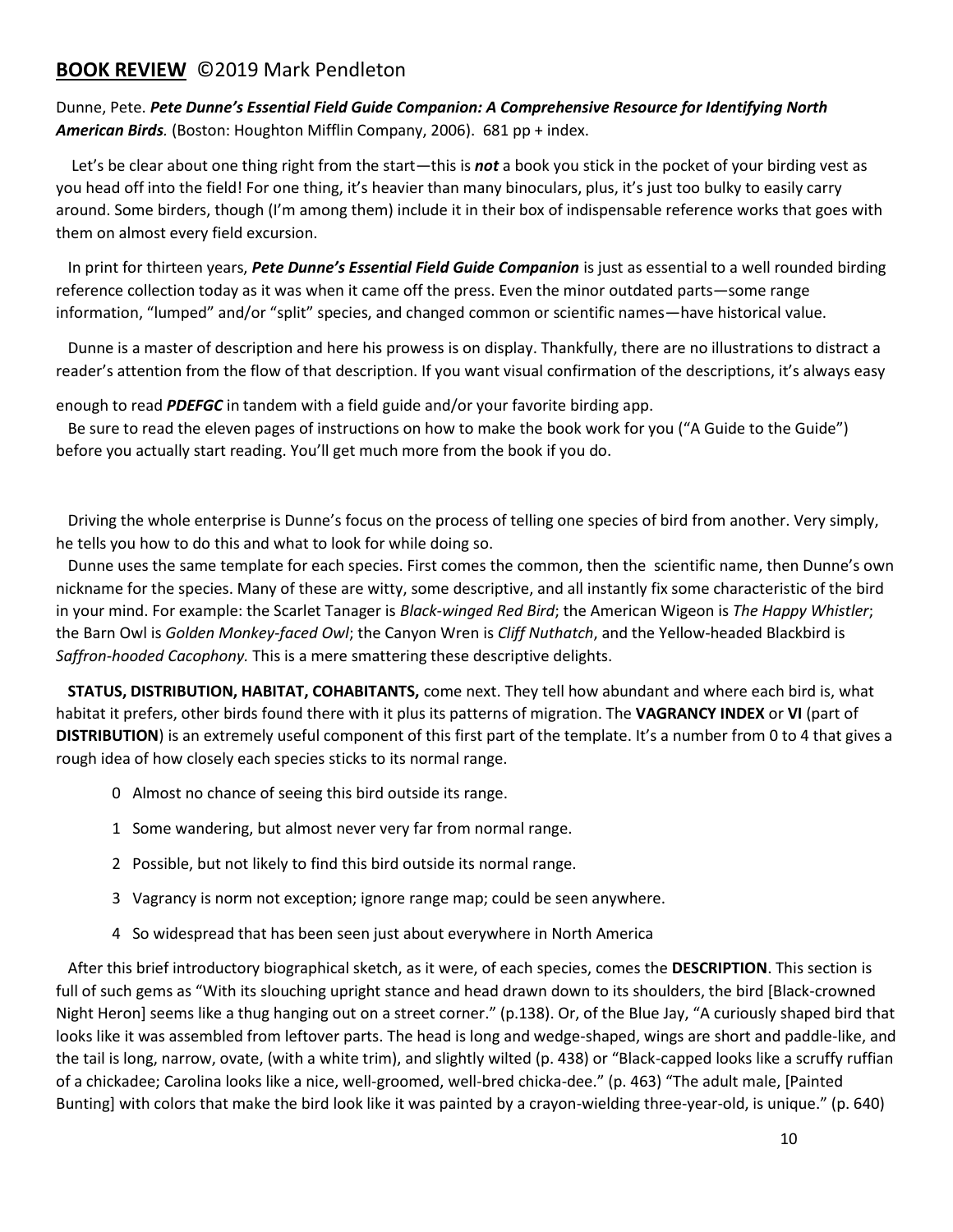#### Sections on **BEHAVIOR, FLIGHT, VOCALIZATIONS,** and sometimes **PERTINENT PARTICULARS** round out the individual

species accounts. **BEHAVIOR** focuses on how social or solitary the species is, or any characteristic behaviors helpful in identifying it (a Spotted Sandpiper's teetering, bobbing walk, for example). In **FLIGHT**, Dunne uses a well defined vocabulary to describe how buoyant, choppy, undulating, rapid, labored or direct each bird is in the air. Plus he deftly describes its flight silhouette, which is extremely useful to know.

 This useful knowledge is presented systematically, with verve and an obvious love for his subject making Dunne's book very special. So, if you're serious about improving your birding skills, appreciate precise well written prose and enjoy being entertained with wit and deft turns of phrase on every page, then this book is for you.

 It isn't perfect, though. **VOCALIZATIONS** is for me the weakest section. After all, how do you put into words the songs and calls of birds? But any attempt to do so is subjective and a weakness not just of this book, but any system for transliterating bird voice to human speech.

 Unfortunately, the *Essential Field Guide Companion* is no longer in print, but one can find copies available online. Field Guides are periodically updated and revised, and I at least, believe that it should be also. Incorporating recent taxonomic changes shouldn't be overly difficult. Switching to standard ZIP code abbreviations for states and provinces would likely save a not inconsiderable amount of space. In the thirteen years since publication, research on distribution patterns and other matters has provided much new information; using such would only improve this classic reference source. With birding's popularity at an all-time high, one hopes the publisher will seize this opportunity to bring out a new and revised edition.



### **Officers and Board, MVAS 2020**

**President**: Elaine Stachera Simon **Vice-president**: Mark Pendleton **Secretary**: Aaron Lucas **Treasurer**: Diane Moore **Directors** (6 elected, with three year terms, 2 being elected each year) Director 2018–2021: vacant Director 2018–2021: vacant Director 2019–2022: Sid Webb Director 2019–2022: Gill Sorg Director 2020-2023: CJ Goin Director 2020-2023: Annie Mitchell Last year's president—vacant

#### **Committee chairs**:

Conservation: vacant Education: CJ Goin Field Trips: Mark Pendleton Programs: Vacant Newsletter: Sid Webb Website: Sid Webb Membership: Diane Moore Christmas Bird Count: Wayne Treers, Facebook administrator: Elaine Stachera Simon Climate Watch Coordinator: Mark Pendleton Finance Committee: vacant